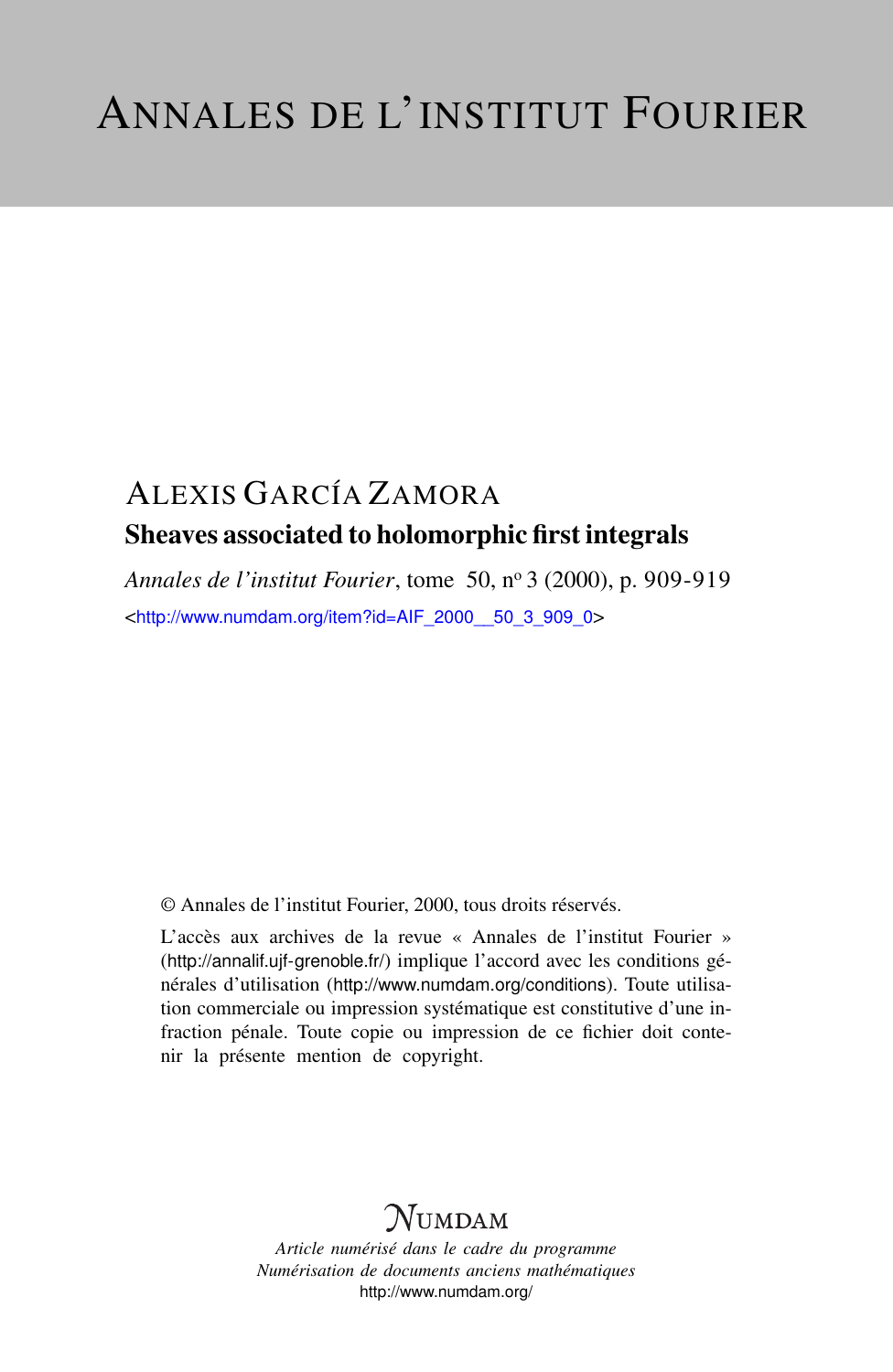Ann. Inst. Fourier, Grenoble **50,** 3 (2000), 909-919

## **SHEAVES ASSOCIATED TO HOLOMORPHIC FIRST INTEGRALS**

**by Alexis GARCIA ZAMORA**

### **0. Introduction.**

Through this paper *S* will be a projective, smooth and irreducible surface over  $\mathbb{C}$ . A *holomorphic foliation* over S is an element  $\mathcal{F} \in$  $P H^0(S, \Theta_S \otimes \mathcal{L}^{-1})$ , where  $\mathcal L$  is an invertible sheaf on *S* and  $\Theta_S$  is the tangent sheaf. Thus, to any foliation there is associated via the natural  $\widetilde{H}^0(S, \Theta_S \otimes \mathcal{L}^{-1}) \cong \text{Hom}(\mathcal{L}, \Theta_S),$  a morphism  $\mathcal{L} \to \Theta_S$  defined up to multiplication by a non-zero complex number, in the sequel this morphism will be denoted by *F.*

Thus,  $\mathcal F$  is defined in a trivializing open set  $U_\alpha$  by a vector field

$$
X_{\alpha}=A_{\alpha}\frac{\partial}{\partial z_{\alpha,1}}+B_{\alpha}\frac{\partial}{\partial z_{\alpha,2}},
$$

defined up to multiplication by a scalar.

Associated to F there exists a dual map  $\omega_{\mathcal{F}} : \mathcal{L}' \to (\Theta_S)^*$ , which is given in local coordinates by the 1-holomorphic form dual to the previous vector field.

The singular set of  $\mathcal F$  is defined as the set of points where the associated map of vector bundles  $\mathcal{F}: L \to TS$  is not injective. This is equivalent of saying that Sing  $\mathcal F$  is the set of points where  $A_\alpha = B_\alpha = 0$ . It is

Partially supported by CONACyT Grant 27962-E.

*Key words'.* Holomorphic foliations — First integrals.

*Math. classification:* 37F75 - 34A26 - 14H99.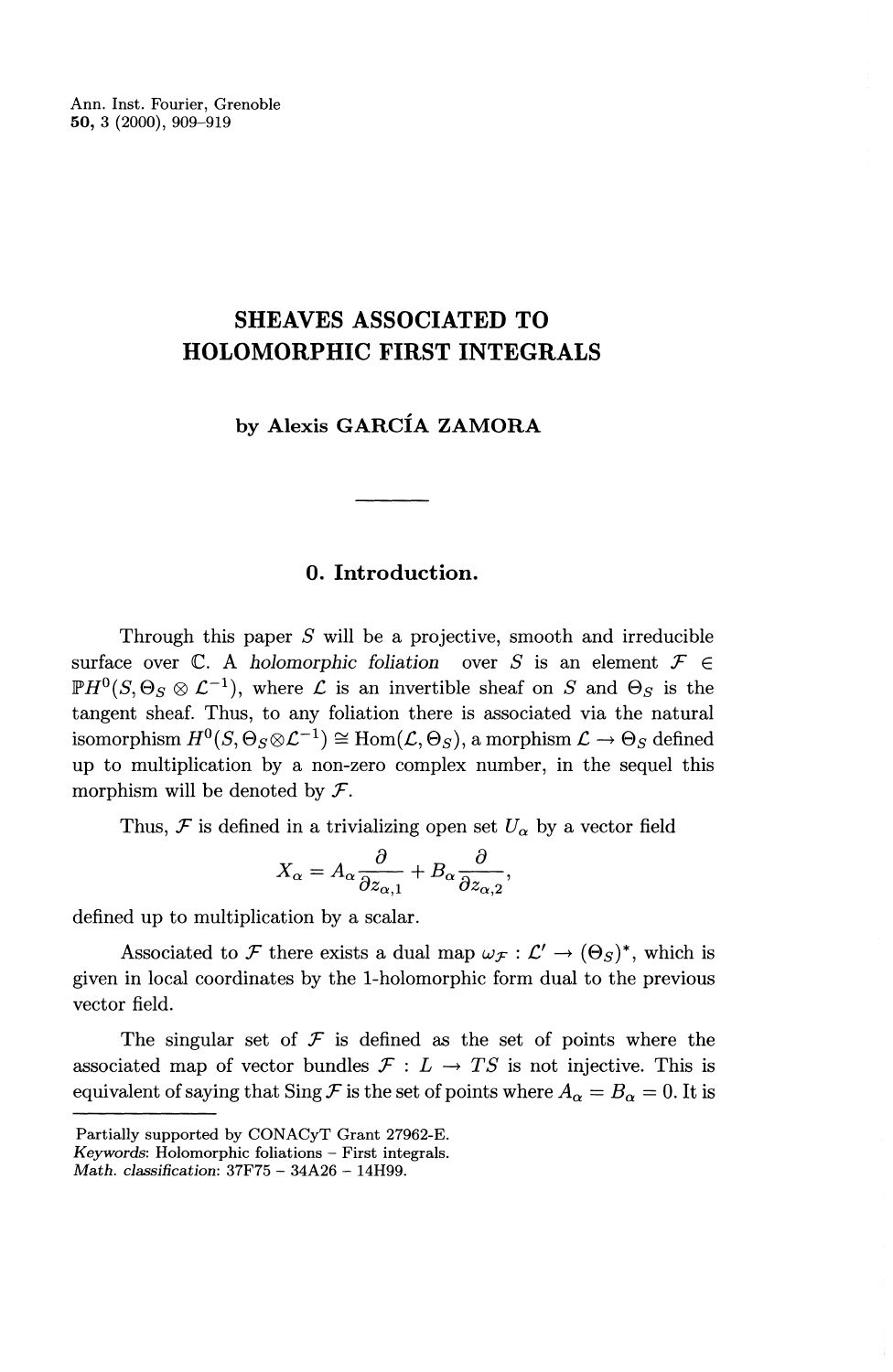more natural to speak about the singular subvariety of  $\mathcal F$  which is defined as the subvariety of *S* associated to the ideal sheaf  $I_{\mathcal{F}}$  generated by  $\{A_{\alpha}, B_{\alpha}\}.$ In this paper we work with foliations having isolated singularities, i.e, we assume that the subvariety  $\text{Sing } \mathcal{F}$  is supported on a finite set of points.

Assume that  $F$  admits a holomorphic first integral, that is: there exists a holomorphic map  $f : S \to \mathbb{P}^1$  such that any irreducible component of the fibers of  $f$  is a solution of  $\mathcal F$ . We assume, in addition that the generic fiber of  $f$  is irreducible.

Recall that an irreducible analytical curve  $C \subset S$  is a *solution* of *F* if for each  $x \in C_0 = C - \text{Sing}(\mathcal{F})$ , we have  $\mathcal{F}(\mathcal{L}_x) = T_xC_0$ , where  $\mathcal{L}_x = (\mathcal{L} \otimes \mathcal{O}_{S,x})/m_{S,x}$ , is the vector fiber of  $\mathcal L$  at *x*. In others words, *C* is a solution of *F* if the restricted map  $\mathcal{F}_C : \mathcal{L}_C \to \Theta_{S,C}$  factorizes through the natural inclusion  $\Theta_C \hookrightarrow \Theta_S|_C$ 

In [7] Poincaré studied the following problem: assume that  $\mathcal F$  is a foliation on  $S = \mathbb{P}^2$  admitting a meromorphic first integral, that is, there exists a *rational* map  $f : \mathbb{P}^2 \to \mathbb{P}^1$  (therefore defined away from a finite number of points), such that the irreducible components of the fibers of  $f$ are leaves of  $\mathcal F$ , away from the indeterminancy locus of  $f$ . Then, find an upper bound for the degree of the general fiber of  $f$ , depending of some information given by  $\mathcal F$ . (For a more precise statement of the problem see [7] and [9].)

Poincaré ([7] or [9], remark following Example 2.3) noticed that for foliations of degree  $m \geq 4$  in  $\mathbb{P}^2$ , the previous problem can be solved finding a bound for the geometric genus of the general fiber of  $f$ . Thus, in a more general setting, its seems reasonable to study the following problem: given a foliation  $\mathcal F$  on an algebraic surface  $S$ , admitting a holomorphic first integral, find a bound for the genus of the general fiber of  $f$  in terms of information depending of *F*'.

This is the problem that we study in the present paper. In particular we prove the following result (Theorem 2.2):

Assume that for some integer  $n \ge 1$ ,  $h^0(S, \mathcal{O}_S(-nK_S)) > 0$ . If F is a *foliation on S admitting a holomorphic first integral, then*

$$
(2n-1)(g-1) \leqslant h^1(S, \mathcal{L}'^{-1}(-(n-1)K_S)) + h^0(S, \mathcal{L}') + 1.
$$

The class of surfaces satisfying the previous hypothesis includes all the 0-dimensional Kodaira surfaces and the Del Pezzo surfaces. The bound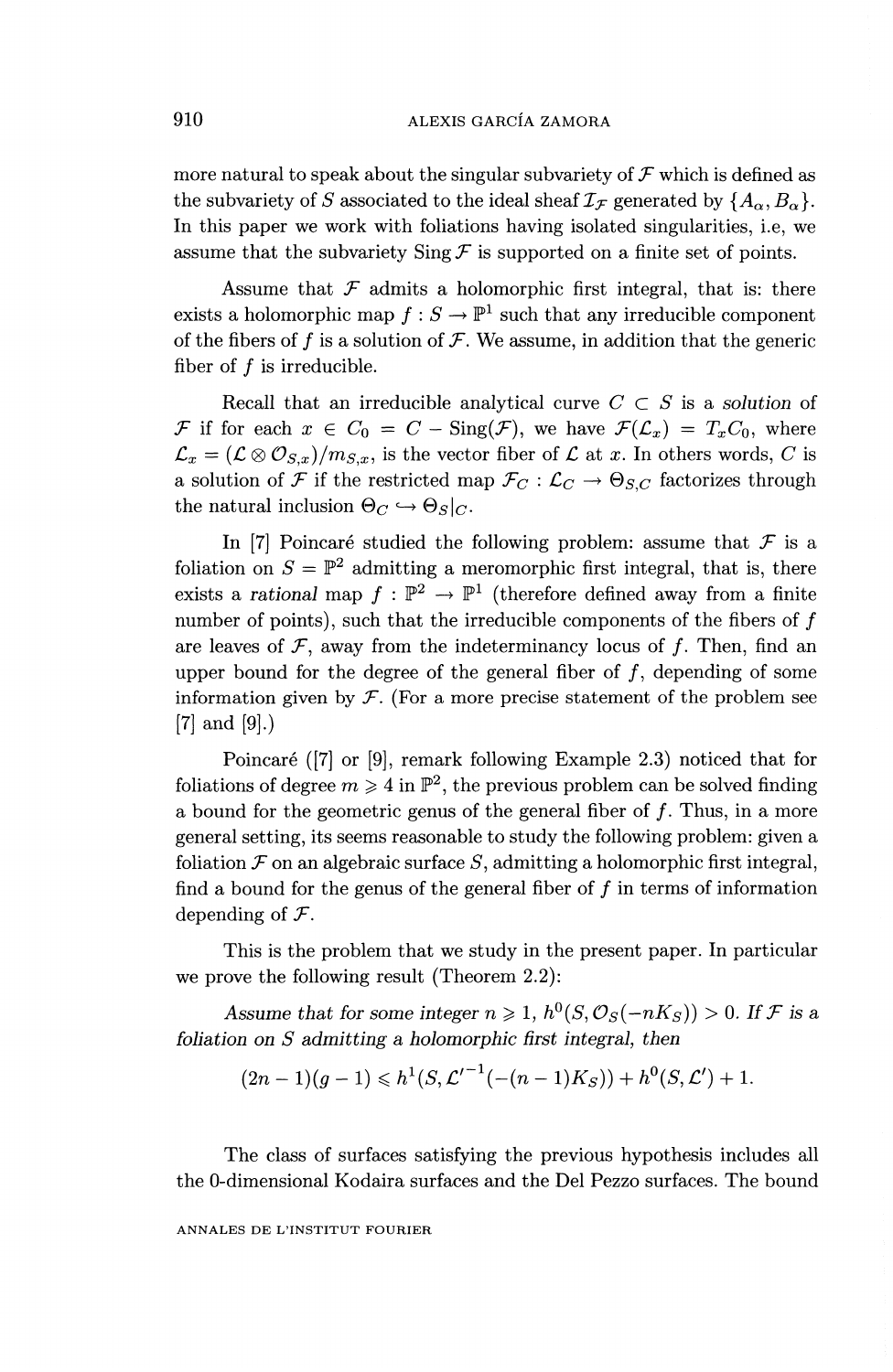obtained in this case depends on the dimension of the cohomology groups of the sheaves defining  $F$ , so this gives a solution to a question analogous to the Poincaré problem for above classes of surfaces.

In Section 3 we study the cohomology of  $\mathcal{L}'^{-1}$  in the case where *S* is a rational surface. It is a case of interest because, given a foliation *F* in  $\mathbb{P}^2$  admitting a meromorphic first integral f, it is possible, after a finite number of blowings-up, to obtain a rational surface  $S$ , and a foliation  $\mathcal{F}'$ on  $S$  admitting a holomorphic first integral  $f'$  whose fibers are birationally equivalent to the fibers of  $f$  (see [8]). Moreover, the cohomology of the sheaves defining  $\mathcal{F}'$  can be computed in terms of the cohomology of the sheaves defining  $\mathcal F$  and information on the blowings-up that gives rise to  $S$ .

Our results on Section 3 are based on the study of the direct image of  $\mathcal{L}'^{-1}$  under f. We prove that the two direct-image sheaves are locally free and we give some partial information on the nature of the decomposition of these sheaves as the direct sum of invertible sheaves.

Almost all the proofs in Sections 2 and 3 are based on some relationships between  $\mathcal{F}, \mathcal{L}'^{-1}$  and the canonical map df obtained in Section 1 (Proposition 1.1, Corollary 1.2 and Theorem 1.3). Part a) of Proposition 1.1 is probably well known, we have taken the formulation and proof from ([3]).

#### **1. Foliations and first integrals.**

PROPOSITION 1.1. — a) Let  $\mathcal{F} : \mathcal{L} \to \Theta_S$  be a foliation on S. Then *there exists an exact sequence:*<br> $0 \to \mathcal{L} \xrightarrow{\mathcal{F}} \Theta_S \xrightarrow{\omega_{\mathcal{F}}} \mathcal{L}'^{-1}$ 

$$
0 \to \mathcal{L} \xrightarrow{\mathcal{F}} \Theta_S \xrightarrow{\omega_{\mathcal{F}}} {\mathcal{L}'}^{-1} \longrightarrow \mathcal{O}_{\text{Sing}\,\mathcal{F}} \longrightarrow 0.
$$

b) If  $f: S \to \mathbb{P}^1$  is a first integral of F, then we have the following *exact sequence:*

$$
0\longrightarrow {\mathcal L} \stackrel{{\mathcal F}}{\longrightarrow} \Theta_S \stackrel{df}{\longrightarrow} {\mathcal O}_S(2C) \longrightarrow {\mathcal I} \longrightarrow 0,
$$

*or, in other words, L is the kernel of the natural map*  $df : \Theta_S \to f^* \Theta_{\mathbb{P}^1}$ *. Here C denotes a generic fiber of f.* 

*Proof.* — a) Let  $\{(U_\alpha, z_{\alpha,1}, z_{\alpha,2})\}$  be a covering of *S* by coordinates charts, with transition functions  $\phi_{\alpha,\beta}$ . Assume that  $\mathcal{L}'$  is trivial on  $U_{\alpha}$ . Assume that in this choice of coordinates the map  $\omega_{\mathcal{F}}$  is described locally by means of

$$
\omega_{\alpha} = A_{\alpha}(z_{\alpha,1}, z_{\alpha,2})dz_{\alpha,1} + B_{\alpha}(z_{\alpha,1}, z_{\alpha,2})dz_{\alpha,2}.
$$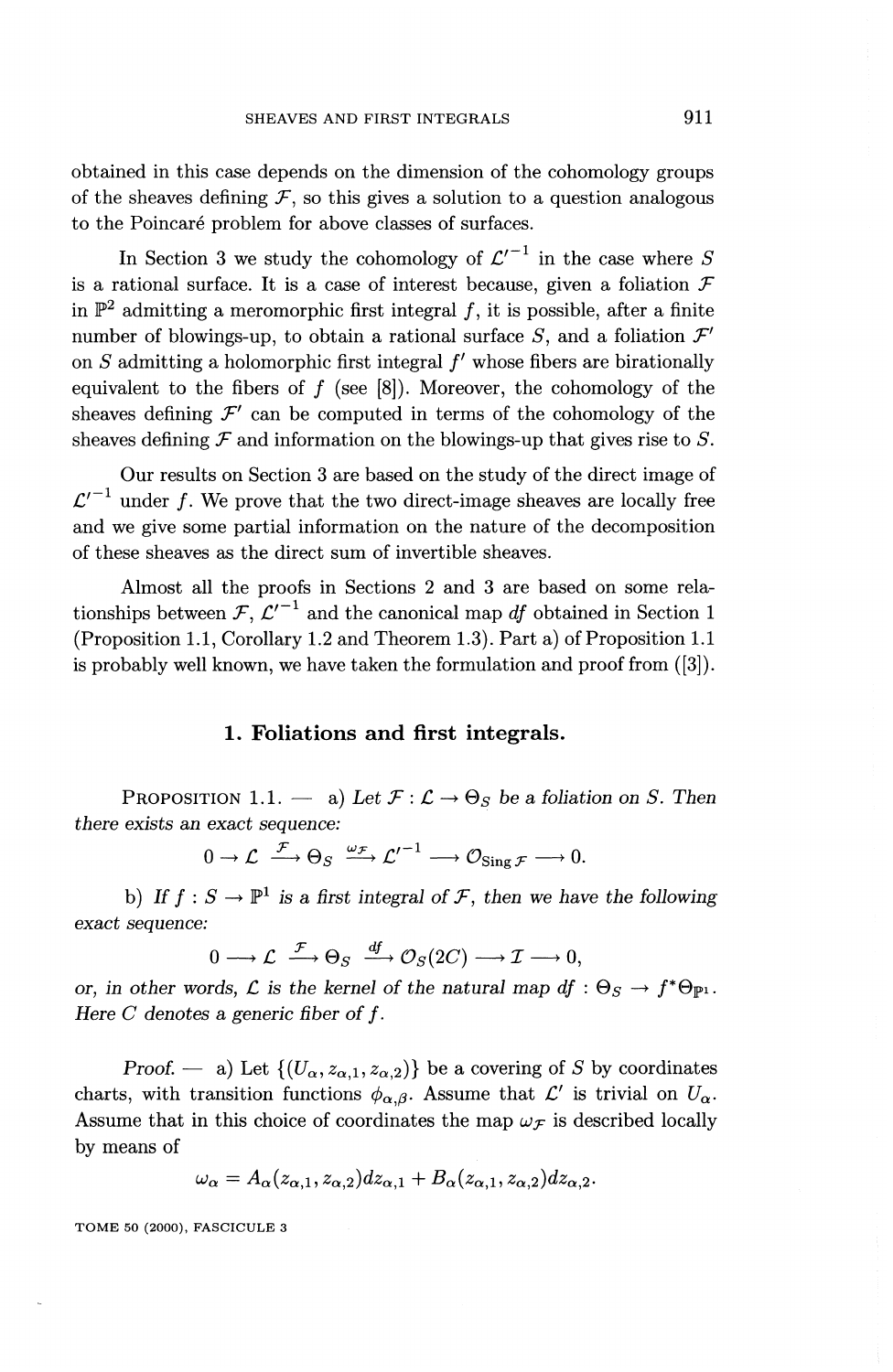The local vector field

$$
X_{\alpha} = B_{\alpha} \frac{\partial}{\partial z_{\alpha,1}} - A_{\alpha} \frac{\partial}{\partial z_{\alpha,2}},
$$

is a local generator of the kernel of  $\omega_{\mathcal{F}}$  and has isolated singularities. Thus, if *Y* is any vector field such that  $\omega_{\alpha}(Y) = 0$ , then on  $U_{\alpha} - \text{Sing } \mathcal{F}$  we may find a holomorphic function h such that  $Y = hX_\alpha$ , this function h extends to an element of  $\mathcal{O}_{U_\alpha}$ , by Hartog's Theorem ([4]), since Sing  $\mathcal F$  has discrete support. So, the kernel of  $\omega_{\mathcal{F}} : \Theta_S \to {\mathcal{L}'}^{-1}$  is an invertible sheaf generated by X. On the other hand the image of  $\omega_{\mathcal{F}}$  is the ideal generated by  $A_{\alpha}$  and  $B_{\alpha}$ , this proves the assertion, since Sing  $\mathcal F$  is the 0-dimensional subvariety defined by  $A_{\alpha}$  and  $B_{\alpha}$ .

b) Consider the canonical map

$$
df: \Theta_S \to f^* \Theta_X,
$$

call its kernel 
$$
\Theta_{S,f}
$$
. The map *df* is locally defined by means of  
\n
$$
df\left(X_{\alpha,1}\frac{\partial}{\partial z_{\alpha,1}}+X_{\alpha,2}\frac{\partial}{\partial z_{\alpha,2}}\right)=X_{\alpha,1}\frac{\partial f}{\partial z_{\alpha,1}}+X_{\alpha,2}\frac{\partial f}{\partial z_{\alpha,2}}.
$$

Thus, we see that the kernel of *df* is the subsheaf of *Os* generated at

each local ring 
$$
\mathcal{O}_p
$$
 by the local vector field  
\n
$$
\frac{1}{h_p} \left( \frac{\partial f}{\partial z_{\alpha,2}} \frac{\partial}{\partial z_{\alpha,1}} - \frac{\partial f}{\partial z_{\alpha,1}} \frac{\partial}{\partial z_{\alpha,2}} \right)_p,
$$

where  $h_p$  is the greatest common divisor of  $\left(\frac{\partial f}{\partial z_{\alpha}}\right)_p$  and  $\left(\frac{\partial f}{\partial z_{\alpha}}\right)_p$ . This proves that  $\Theta_{S/f}$  is an invertible sheaf. Moreover, the local generator of  $\Theta_{S,f}$  has isolated zeros.

Now, using the fact that  $f$  is a first integral of  $\mathcal F$  it is easy to see that there exists a map of sheaves  $\mathcal{L} \rightarrow \Theta_{S,f}$  such that the diagram

$$
\begin{array}{rcl}\n0 \longrightarrow & \Theta_{S,f} & \longrightarrow & \Theta_S, \\
 & \uparrow & \nearrow & \\
 & \downarrow & \nearrow & \\
 & \swarrow & & \\
 & \swarrow & & & \\
 & & \downarrow & & & \n\end{array}
$$

commutes. Indeed, we first claim that if  $f : S \to X$  is a first integral of  $\mathcal F$ the composite map

$$
\mathcal{L} \xrightarrow{\mathcal{F}} \Theta_S \xrightarrow{df} f^* \Theta_X,
$$

is the zero map. For this it is sufficient to check that the assertion is valid in the vector stalk at each point  $x \in S$ . Let x be a nonsingular point of F, then there exists a unique solution *C* that passes through *x,* and we have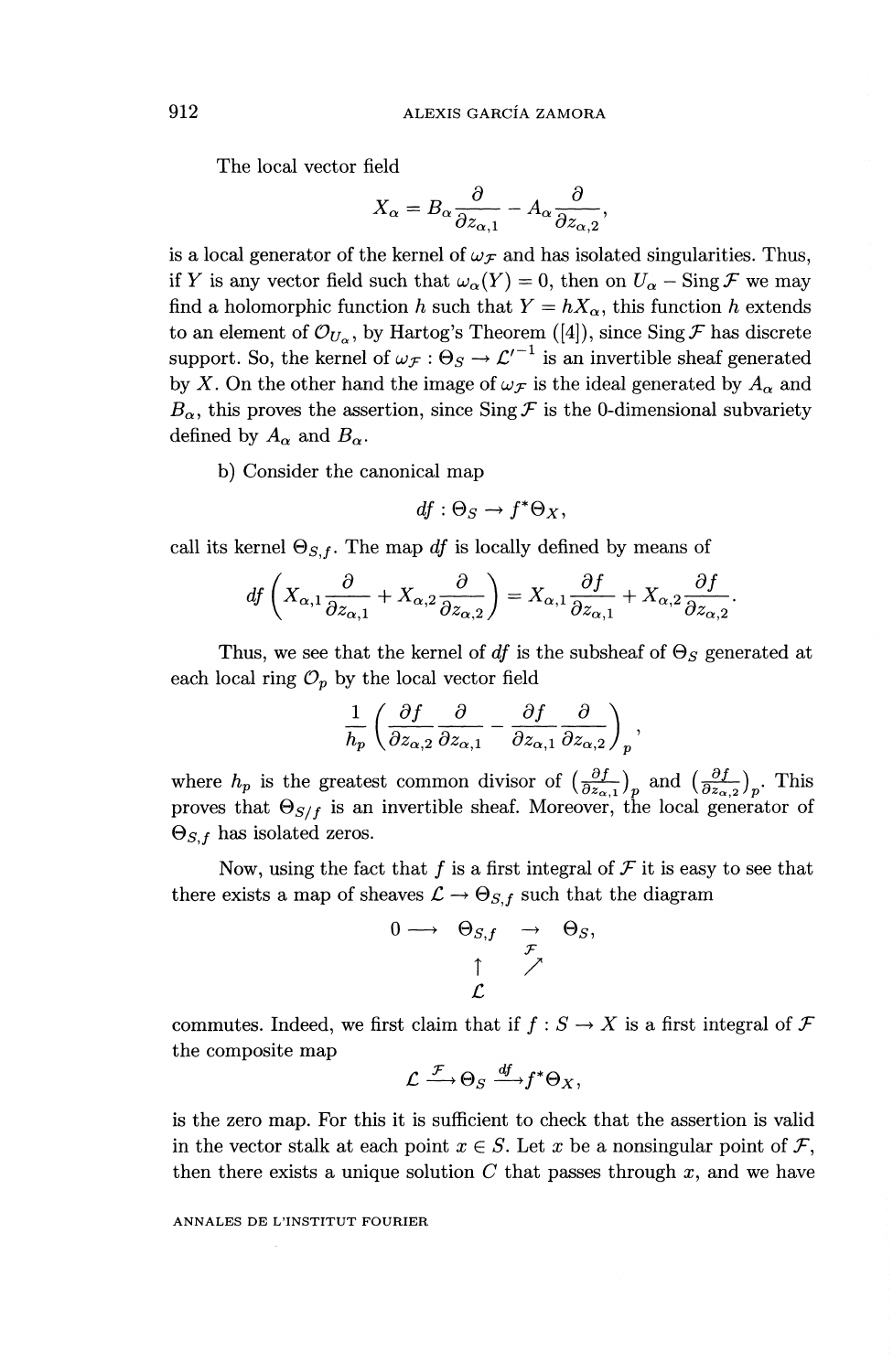$\mathcal{F}(\mathcal{L}_x) = T_xC$ . But  $df(T_xC) = 0$ , since *C* is an irreducible component of a fiber of f. On the other hand, if x is a singular point of F then  $\mathcal{F}(\mathcal{L}_x) = 0$ and the claim is trivial. As  $\Theta_{S,f}$  is the kernel of df, we obtain the desired morphism.

Now, we need to prove that this map is surjective. This map is surjective on  $S - \text{Sing }\mathcal{F}$ , because it is surjective on the vector stalks at these points. So if  $X_{\mathcal{F}}$  denotes the local expression of a generator of  $\mathcal{L} \subset \Theta_S$ and  $X_{\alpha}$  is a local generator  $\Theta_{S,f}$  then we must have a relation  $hX_{\mathcal{F}}=X_{\alpha}$ on  $U_{\alpha}$  – Sing  $\mathcal{F}$ , where *h* is a holomorphic function, now, both  $X_{\mathcal{F}}$  and  $X_{\alpha}$ has only a finite number of zeros, and thus *h* must be a nowhere vanishing function on  $U_{\alpha}$  (Hartog's Theorem). This means that h is an unity in  $\mathcal{O}(U_{\alpha})$ and so  $\mathcal{L} \simeq \Theta_{S, f}$ .

An easy corollary of part a) of the proposition is the following well known fact:

COROLLARY 1.2.  $-\mathcal{L}' \otimes \mathcal{L}^{-1} = \mathcal{K}_S$ .

*Proof.* — Outside the support of  $\mathcal{O}_{\text{Sing}\,\mathcal{F}}$  we have  $\mathcal{K}_{S}^{-1} \simeq \det \Theta_S \simeq$  $\mathcal{L} \otimes \mathcal{L}'^{-1}$ . The lemma follows as an application of Hartog's Theorem.  $\Box$ 

For a slightly different proof of this fact and other general properties of the sheaves  $\mathcal L$  and  $\mathcal L'^{-1}$  see [2]. The reader problably will find the notation used in that reference more appropiate, here I have followed the notation in [3], the primary source where I learned the subject.

Assuming that F admits a first integral, call  $\sum_{i}^{k} \sum_{j}^{k_i} n_{ij}F_{ij}$  the divisor given by the preimage by  $f$  of the critical values of  $f$ , (here  $i$  runs on the set of critical values and  $k_i$  is the number of irreducible components in the fiber corresponding to i).

THEOREM 1.3. — *Let F be a foliation admitting a holomorphic first integral f with generic fiber C, using the previous notation we have*

$$
\mathcal{L}'^{-1} \simeq \mathcal{O}_S\Big(2C - \sum_{ij} (n_{ij} - 1)F_{ij}\Big).
$$

*Proof.* — Let us denote that  $J = \Theta_S/\mathcal{L}$ . Then we have an isomorphism  $J \simeq \mathcal{L}'^{-1}$  away from Sing  $\mathcal{F}$ .

Thus, the inclusion

$$
0 \longrightarrow J \longrightarrow \mathcal{O}_S(2C),
$$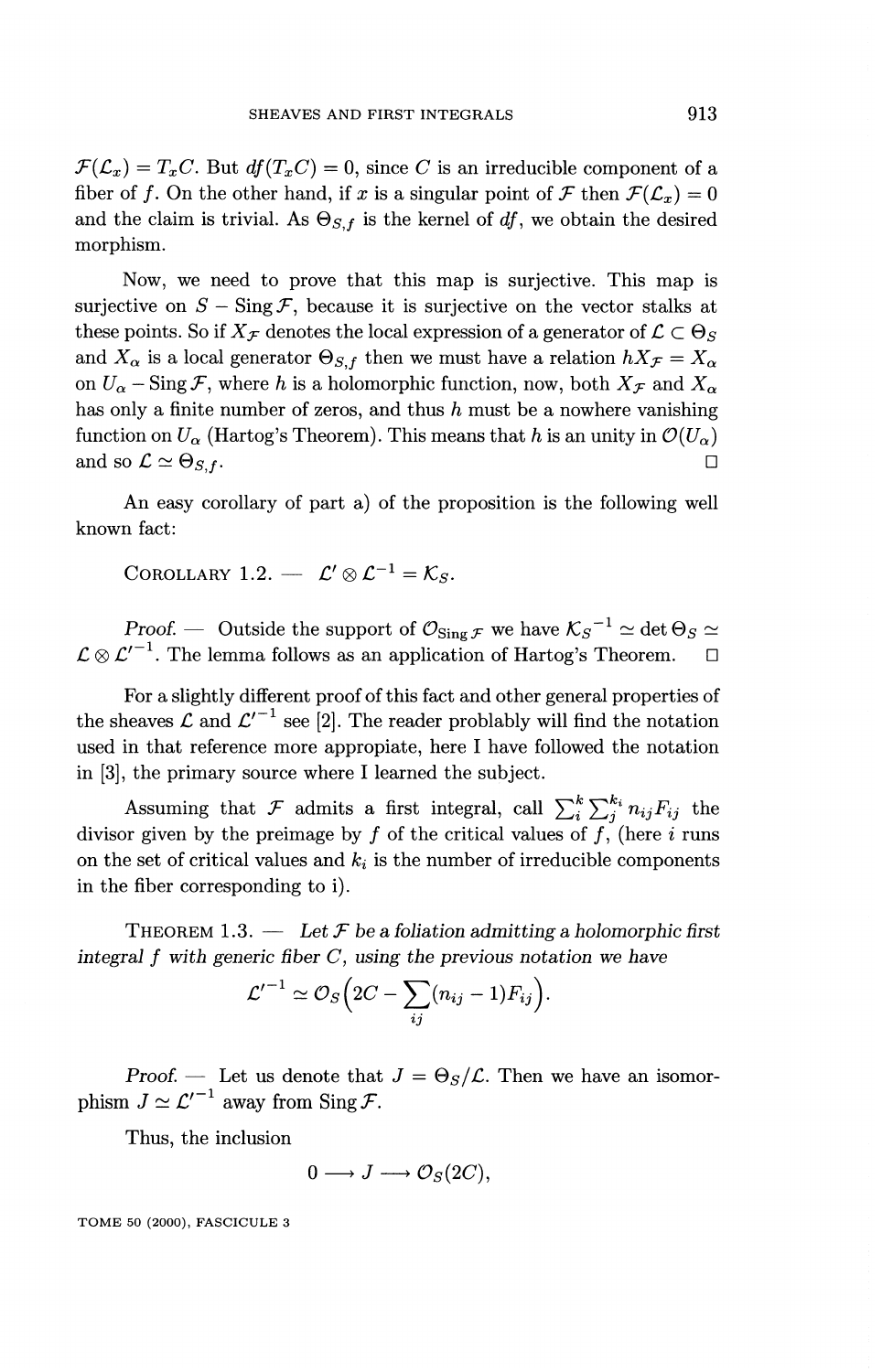allows us to define a morphism  $\mathcal{L}'^{-1} \to \mathcal{O}_{\mathcal{S}}(2C)$ , outside Sing.F, which is obviously injective. Now, we take a closer look at the structure of Z.

*I* is the cokernel of the map *df.* Note that the image of *df* is locally generated, away from Sing F, by the divisor  $\sum_{ij} (n_{ij} - 1)F_{ij}$ . We conclude that, away from  $\text{Sing } \mathcal{F}$  we have an exact sequence:

$$
0 \longrightarrow {\mathcal{L}'}^{-1} \longrightarrow {\mathcal{O}}_S(2C) \longrightarrow {\mathcal{O}}_{\Sigma_{ij}(n_{ij}-1)F_{ij}} \longrightarrow 0.
$$

 $\mathcal{L}'^{-1}$  and  $\mathcal{O}_{\mathcal{S}}(2C)$  being invertible and Sing *F* discrete this exact sequence extends to one on *S.* Now, we use the fact that

$$
\mathcal{O}_S(2C)_{\mathcal{O}_{\Sigma_{ij}(n_{ij}-1)F_{ij}}} \simeq \mathcal{O}_{\Sigma_{ij}(n_{ij}-1)F_{ij}},
$$

 $([1],$  page 90, Lemma 8.1) to conclude that

$$
\mathcal{L}'^{-1}(-2C) \simeq \mathcal{O}_S(-\sum_{ij}(n_{ij}-1)F_{ij}).
$$

Note that this isomorphism generalizes relationships  $\alpha$ , page 39 and  $\delta$ , page 41 in [7].

#### **2. Bounding** *g* **in some particular cases.**

In this section we study the cohomology of the sheaf  $\mathcal{L}'^{-1}$  and other related sheaves. As will be clear after the following discussion a good understanding of these cohomology groups can be helpful for the study of the Poincaré Problem.

We start with the following observation:

We start with the following observation.<br>
PROPOSITION 2.1. — Let  $f : S \to \mathbb{P}^1$  be a holomorphic first integral *of the foliation*  $\mathcal{F} : \mathcal{L} \to \Theta_S$ . If g denotes the genus of the general fiber *of the fo*<br>*of f* then

$$
g \leq h^1(S, {\mathcal L'}^{-1}) + h^2(S, {\mathcal L'}^{-1}(-C)).
$$

*Proof. —* Consider the standard exact sequence

(2.1) 
$$
0 \longrightarrow \mathcal{O}_S(-C) \longrightarrow \mathcal{O}_S \longrightarrow \mathcal{O}_C \longrightarrow 0.
$$

Its follows almost immediatly from the definition of the solutions of  $\mathcal F$ that  $\mathcal{L} \otimes \mathcal{O}_C \simeq \Theta_C$ . Thus, from Corollary 1.2 we obtain:  $\mathcal{L'}^{-1} \otimes \mathcal{O}_C \simeq \mathcal{O}_C$ If we apply the functor  $\varnothing/\ell^{-1}$  to the exact sequence 2.1, we obtain

$$
0 \longrightarrow {\mathcal L'}^{-1}(-C) \longrightarrow {\mathcal L'}^{-1} \longrightarrow {\mathcal O}_C \longrightarrow 0,
$$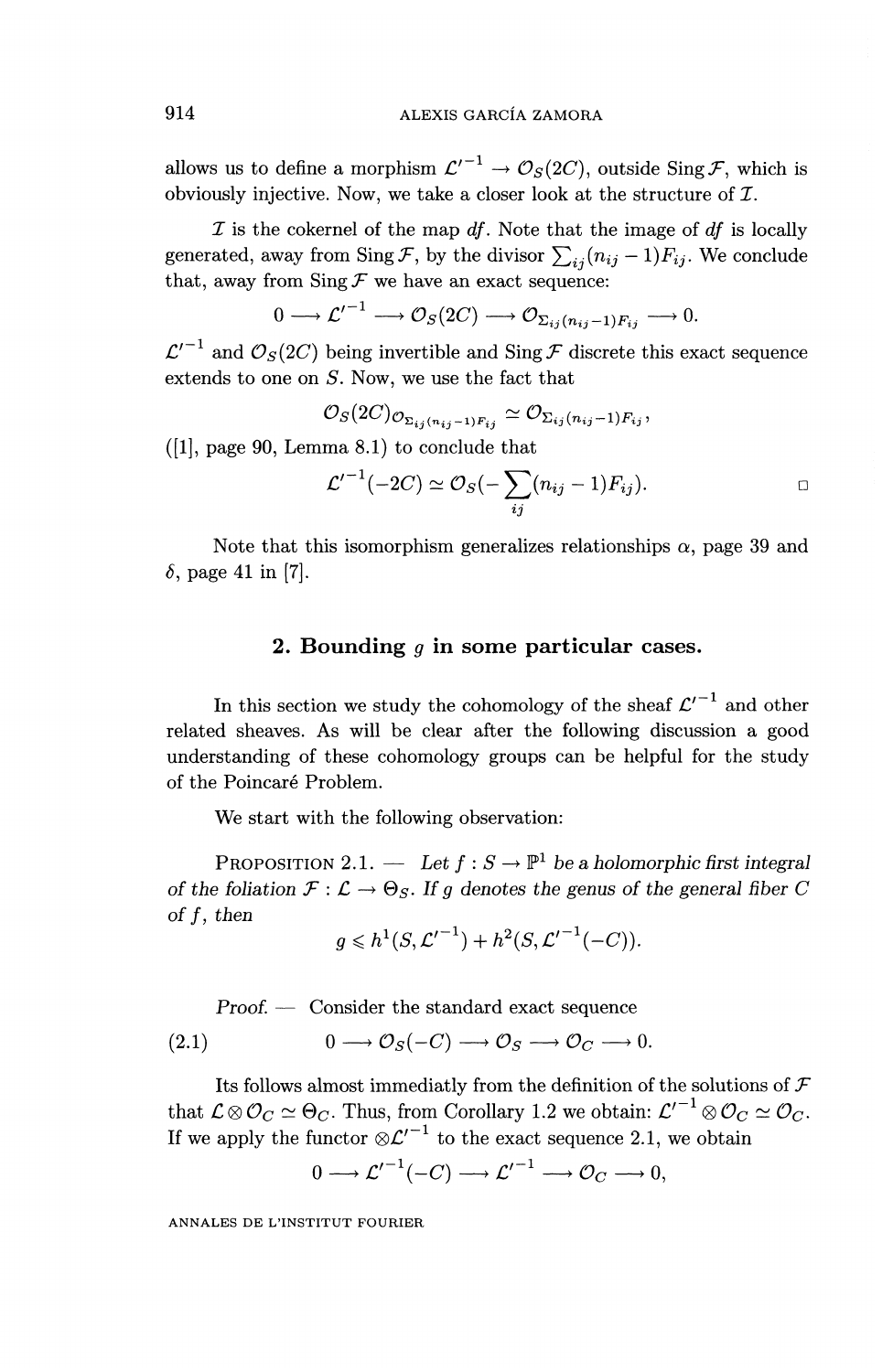the result follows at once after considering the long exact sequence in  $\Box$  cohomology associated to the previous one.  $\Box$ 

A similar argument allows us to solve the analogous to the Poincare problem on some kinds of surfaces:

THEOREM 2.2. — *Under the same hypothesis of Proposition 2.1,* assume, moreover, that  $h^{0}(S, \mathcal{O}_{S}(-nK_{S})) > 0$ , for some positive integer n. *Then*

$$
(2n-1)(g-1) \leqslant h^1(S, \mathcal{L}'^{-1}(-(n-1)K_S)) + h^0(S, \mathcal{L}') + 1.
$$

Proof.  $-$  First of all, we observe that, C being a fiber of f, we have  $\mathcal{O}_S(C) \otimes \mathcal{O}_C \simeq \mathcal{O}_C$  ([1], Lemma 8.1). Thus, applying the adjunction formula we obtain  $\mathcal{O}_S(K_S) \otimes \mathcal{O}_C \simeq \mathcal{O}_C(K_C)$ . Furthemore we obtain an exact sequence: (2.2)

$$
\begin{aligned} & (2.2) \\ & 0 \longrightarrow \mathcal{L}'^{-1}(-(n-1)K_S - C) \longrightarrow \mathcal{L}'^{-1}(-(n-1)K_S) \longrightarrow \Theta_C^{\otimes (n-1)} \longrightarrow 0. \end{aligned}
$$

Now, it follows from the Riemann-Roch formula ([5], page 108) that  $h^1(S, \Theta_C^{\otimes (n-1)}) = (2n-1)(g-1).$ 

Then we obtain, from 2.2, the following inequality:  $(2n-1)(g-1) \leq h^1(S, \mathcal{L}'^{-1}(-(n-1)K_S))+h^2(S, \mathcal{L}'^{-1}(-(n-1)K_S-C)).$ 

But  $h^2(S, \mathcal{L}'^{-1}(-(n - 1)K_S - C)) = h^0(S, \mathcal{L}'(nK_S + C))$ , by Serre's duality. On the other hand the global section of  $\mathcal{O}_S(-nK_S)$  defines an inclusion:

$$
0 \longrightarrow \mathcal{O}_S(nK_S) \longrightarrow \mathcal{O}_S
$$

from this we obtain

$$
h^0(S, \mathcal{L}'(nK_S + C)) \leq h^0(S, \mathcal{L}'(C)).
$$

Finally we observe that the exact sequence 2.1, followed by tensor multiplication by  $\mathcal{O}_S(C)$  leads to the exact sequence

$$
0 \longrightarrow \mathcal{L}' \longrightarrow \mathcal{L}'(C) \longrightarrow \mathcal{O}_C \longrightarrow 0.
$$

Thus, we have the inequality  $h^0(S, \mathcal{L}'(C)) \leq h^0(S, \mathcal{L}') + 1.$ 

We note that the class of surfaces satisfying the hypothesis of the theorem includes the surfaces of Kodaira dimension 0 *(K3* and abelian surface, among others) and Del Pezzo's surfaces. Unfortunately general rational surfaces and surfaces of general type do not satisfy the hypothesis.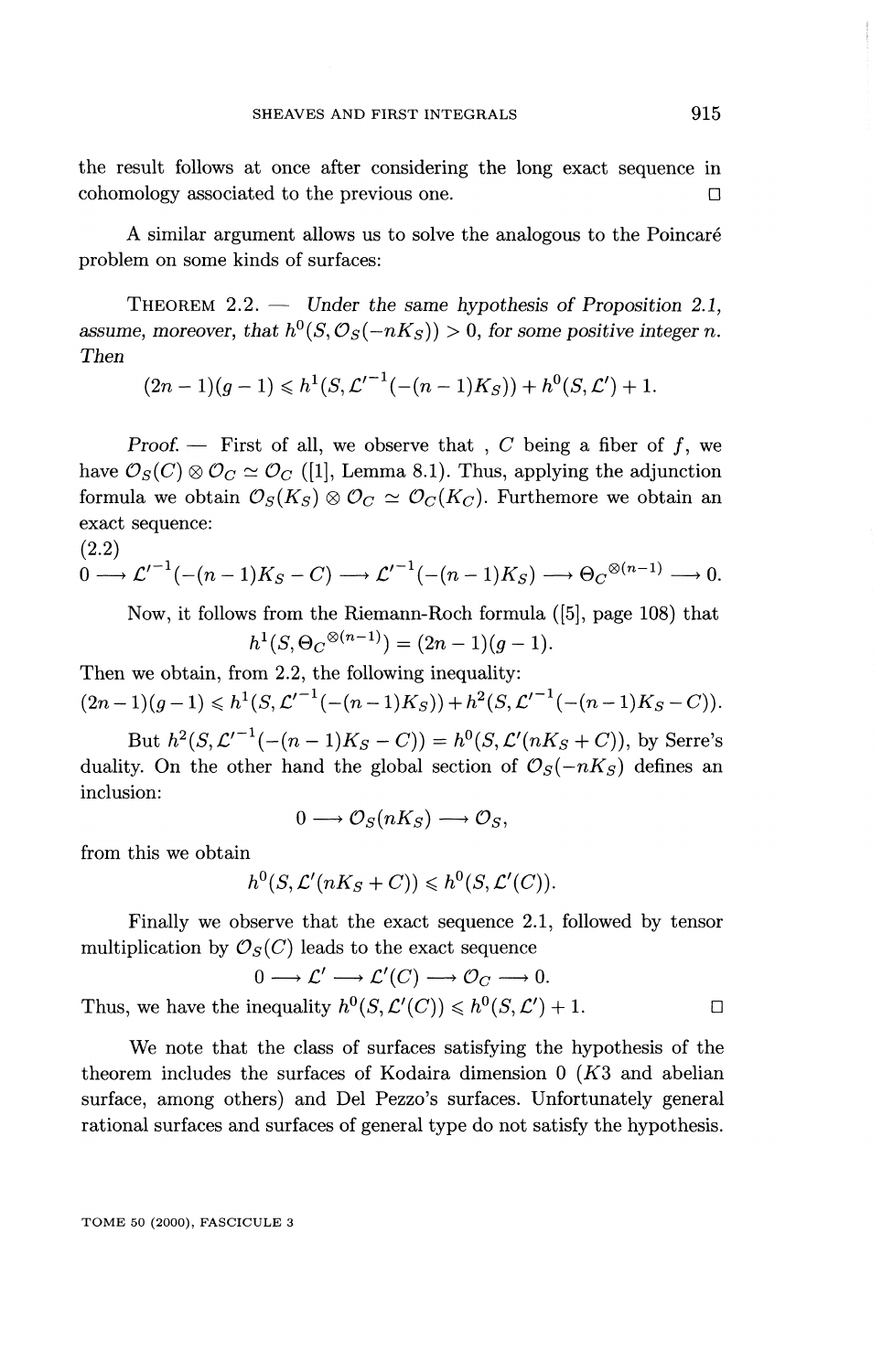### **3.** Direct images of  $\mathcal{L}'^{-1}$  when *S* is rational.

In this section we start with the study of the cohomology of  $\mathcal{L}'^{-1}$  in the case where *S* is a rational surface. The results that we present here are just a first step in this study, for the moment we have been not able to obtain a more satisfactory description.

Thus, in this section we always assume that *S* is a rational surface. We start by observing that  $h^2(S, \Theta_S) = 0$  and this implies, by Proposition 1.1 a), that  $h^2(S, \mathcal{L}'^{-1}) = 0$ . Indeed, the sequence a) in Proposition 1.1 splits into two short exact sequences:

 $0 \longrightarrow \mathcal{L} \longrightarrow \Theta_S \longrightarrow J \longrightarrow 0,$ 

and

$$
0 \longrightarrow J \longrightarrow {\mathcal{L}'}^{-1} \longrightarrow \mathcal{O}_{\mathrm{Sing}\,\mathcal{F}} \longrightarrow 0,
$$

from this it is easy to conclude, taking long exact sequences in cohomology, from this it is easy to conclude, taking long exact sequences in cohomology,<br>that  $h^2(S, \mathcal{L'}^{-1}) = 0$ . We denote by  $g_i = h^1(\sum_j (n_{ij}-1)F_{ij}, \mathcal{O}_{\Sigma_j(n_{ij}-1)F_{ij}})$ . Our main result is:

THEOREM 3.1. — The direct-images  $R^0 f_*(\mathcal{L}'^{-1})$  and  $R^1 f_*(\mathcal{L}'^{-1})$ *are locally free sheaves of rank 1 and g, respectively. Moreover*

a)  $R^0 f_*(\mathcal{L}'^{-1}) \simeq \mathcal{O}_{\mathbb{P}^1}(2-k)$ , where  $k = \sum_i h^0(\sum_j (n_{ij} - 1)F_{ij})$ ,  $\mathcal{O}_{\Sigma_i(n_{ii}-1)F_{ii}}).$ 

b)  $R^1 f_*(\mathcal{L}^{r-1}) \simeq \bigoplus^{r} \mathcal{O}_{\mathbb{P}^1}(-1) \bigoplus^{s} \mathcal{O}_{\mathbb{P}^1} \bigoplus^{t} \mathcal{O}_{\mathbb{P}^1}(1)$ , where  $r, s, t$  are *integers satisfying*  $r + s + t = g$  *and*  $-r + t = g - \sum_i g_i$ *.* 

*Proof. —* We use the results in [6], Section 5, following the notation in the reference we call  $C_t$ ,  $t \in \mathbb{P}^1$  to the fiber of f over t, if M is a coherent sheaf  $\mathcal{M}_C$ , will denote the restriction of  $\mathcal M$  to  $C_t$ .

Now,  $\mathcal{L'}_{C_t}^{-1} \simeq \mathcal{O}_{C_t}$  for general t, this implies that  $h^0(C_t, \mathcal{L'}_{C_t}^{-1}) \geq 1$  for Now,  $\mathcal{L}'_{C_t}^{-1} \simeq \mathcal{O}_{C_t}$  for general t, this implies that  $h^0(C_t, \mathcal{L}'_{C_t}^{-1}) \geq 1$  for any t, for a similar reason we have that  $h^0(C_t, \mathcal{L}'_{C_t}) \geq 1$  for any t. Then, for any fiber  $C_t$  of f we have  $\mathcal{L}'_{C$ for any  $t \in \mathbb{P}^1$  and then we conclude that  $R^0 f_*(\mathcal{L}'^{-1})$  is locally free of rank 1. From it follows at once that  $R^1 f_*(\mathcal{L}'^{-1})$  is locally free of rank  $g$ , since the Euler characteristic of  $\mathcal{L'}_{C_t}^{-1}$  is locally constant on t and  $h^0(C_t, \mathcal{L'}_{C_t}^{-1}) = g$ for general *t.* This proves the first part of the theorem. In order to prove parts a) and b) we need the following elementary lemma: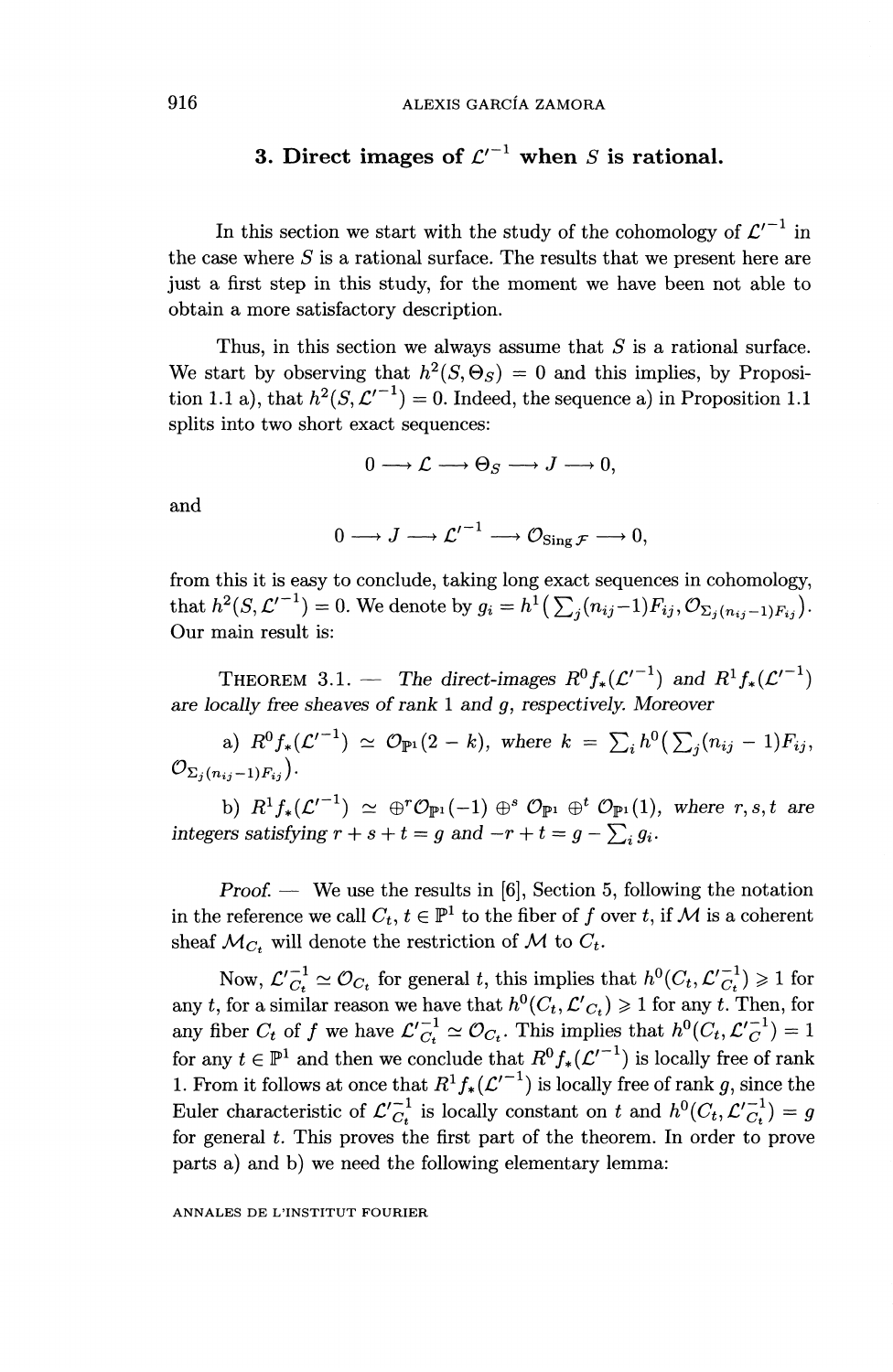LEMMA 3.2. — *Let S be a rational surface and f a proper holomor-*LEMMA 3.2. — Let S be a rational surface and f a proper holomorphic map from S onto  $\mathbb{P}^1$ . If the general fiber of f is an irreducible curve *of geometric genus g, then*

a)  $R^0 f_*(\mathcal{O}_S) \simeq \mathcal{O}_{\mathbb{P}^1}$ .

b) 
$$
R^1 f_*(\mathcal{O}_S) \simeq \bigoplus^g \mathcal{O}_{\mathbb{P}^1}(-1).
$$

*Proof of 3.2.* — We note that  $\mathcal{O}_{S_{C_t}} \simeq \mathcal{O}_{C_t}$ . Moreover, *S* being a rational surface, we have  $h^0(S, \mathcal{O}_S) = 1$  and  $h^1(S, \mathcal{O}_S) = h^2(S, \mathcal{O}_S) = 0$ .

Now, it follows from the Leray spectral sequence associated to  $f$  that

$$
h^0({\mathbb P}^1, R^0f_*(\mathcal{O}_S))=1,
$$

and

$$
h^{1}(\mathbb{P}^{1}, R^{0} f_{*}(\mathcal{O}_{S})) = h^{0}(\mathbb{P}^{1}, R^{1} f_{*}(\mathcal{O}_{S})) = h^{1}(\mathbb{P}^{1}, R^{1} f_{*}(\mathcal{O}_{S})) = 0.
$$

Finally, use Grothendieck's Theorem on locally free sheaves on  $\mathbb{P}^1$ (any locally free sheaf on  $\mathbb{P}^1$  splits in a direct sum of invertible sheaves([5]. page 129)) and the Riemann-Roch formula to get the result.  $\Box$ 

Now we apply the direct image functor to the exact sequence deduced in the proof of Theorem 1.3. The long exact sequence obtained in this way splits into two short exact sequences:

(3.1)

$$
0 \longrightarrow R^0f_*(\mathcal{L}'^{-1}) \longrightarrow R^0f_*(\mathcal{O}_S(2C)) \longrightarrow R^0f_*\Big(\mathcal{O}_{\big(\Sigma(n_{ij}-1)F_{ij}\big)}\Big) \longrightarrow 0,
$$

$$
(3.2) \quad 0 \longrightarrow R^1 f_* (\mathcal{L}'^{-1}) \longrightarrow R^1 f_* (\mathcal{O}_S (2C)) \longrightarrow R^1 f_* \Big( \mathcal{O}_{\left( \Sigma (n_{ij}-1) F_{ij} \right)} \Big),
$$

since  $R^1 f_*(\mathcal{L}'^{-1})$  is locally free and  $R^0 f_*(\sum (n_{ij} - 1)F_{ij})$  is supported on a finite set of points.

From Lemma 3.2 and the projection formula we deduce that  $R^0f_*(\mathcal{O}_S)$  $(2C)$ *)* =  $\mathcal{O}_{\mathbb{P}^1}(2)$ . Thus,

$$
\deg R^0 f_* ( {\mathcal L'}^{-1} ) = 2 - k,
$$

where  $k = h^0(\mathbb{P}^1, R^0 f_*(\mathcal{O}_{\Sigma(n_{ij}-1)F_{ij}})) = h^0(\sum (n_{ij}-1)F_{ij}, \mathcal{O}_{\Sigma(n_{ij}-1)F_{ij}})$ . Thus, part a) of the theorem follows.

b) From Lemma 3.2 and projection formula it follows that

$$
R^1f_*(\mathcal{O}_S(2C)) \simeq \oplus^g\mathcal{O}_{\mathbb{P}^1}(1).
$$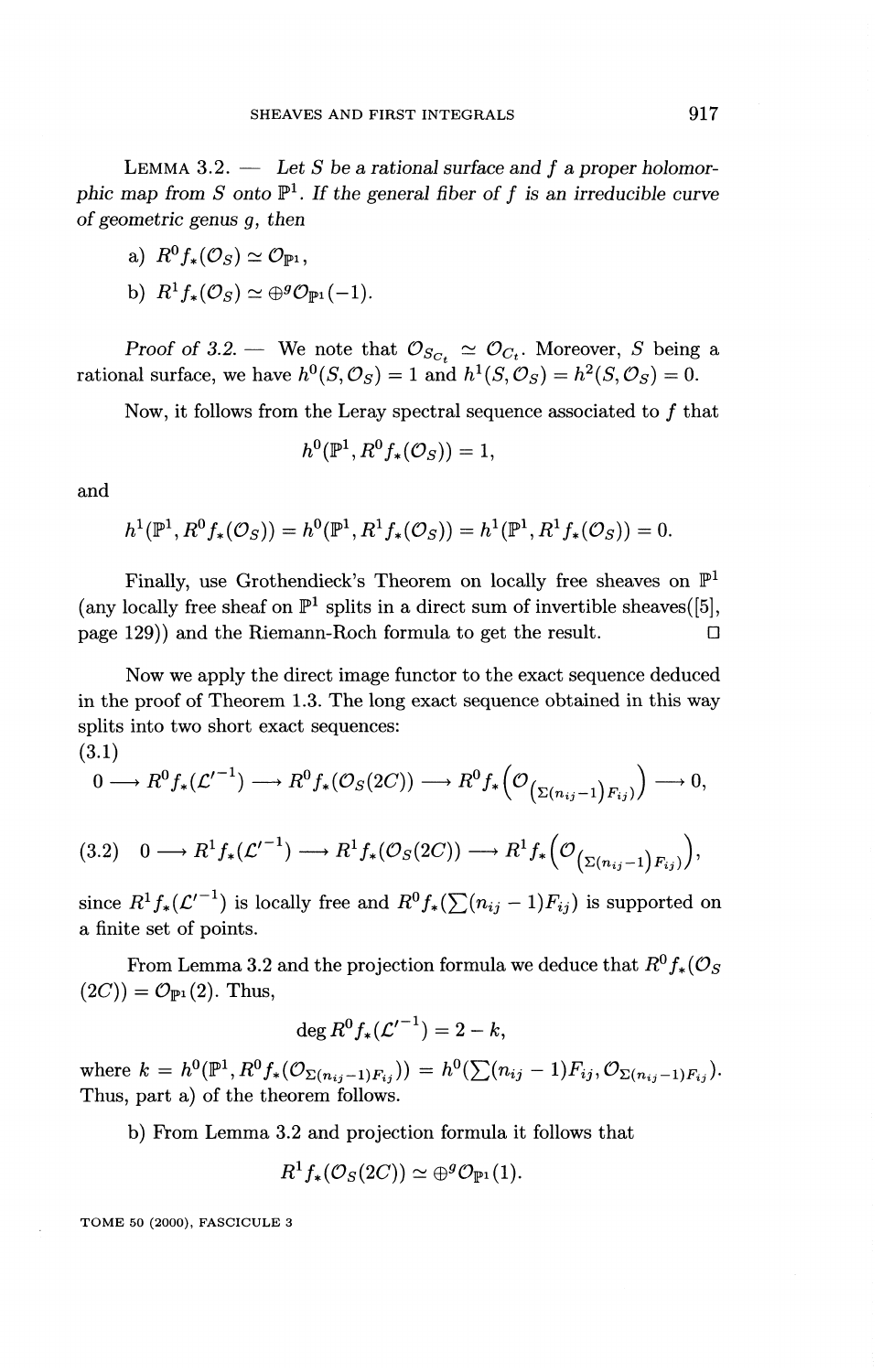This implies that in the decomposition  $R^1 f_*(\mathcal{L}'^{-1}) \simeq \bigoplus_{i=1}^g \mathcal{O}_{\mathbb{P}^1}(a_i)$ , we must have  $a_i \leq 1$ . Moreover,  $h^2(S, \Theta_S) = 0$  implies that  $h^2(S, \mathcal{L}^{\prime -1}) =$  $h^1(\mathbb{P}^1, R^1(\mathcal{L}'^{-1}))=0.$ 

Now, as the cohomology of  $R^1 f_* \mathcal{L}'^{-1}$  decomposes in the the direct sum of the cohomology of  $\mathcal{O}_{\mathbb{P}^1}(a_i)$ , it is easy to deduce, using the Riemann-Roch formula that  $a_i \geq -1$ . From this we conclude that

$$
R^1f_*(\mathcal{L'}^{-1}) \simeq \oplus^r\mathcal{O}_{\mathbb{P}^1}(-1) \oplus^s\mathcal{O}_{\mathbb{P}^1}\oplus^t\mathcal{O}_{\mathbb{P}^1}(1).
$$

It is clear that  $r + s + t = g$ , since  $R^1 f_*(\mathcal{L}'^{-1})$  has rank g. Lastly, note that the exact sequence 3.2 implies that

$$
g = \deg R^{1} f_{*}(\mathcal{O}_{S}(2C)) = \deg R^{1} f_{*}(\mathcal{L}'^{-1}) + h^{0}(\mathbb{P}^{1}, R^{1} f_{*}(\mathcal{O}_{\Sigma(n_{ij}-1)F_{ij}})).
$$

On the other hand,

$$
h^{0}(\mathbb{P}^{1}, R^{1} f_{*}(\mathcal{O}_{\Sigma(n_{ij}-1)F_{ij}})) = \sum g_{i}, \text{ since } h^{2}(C_{t}, \mathcal{O}_{(\Sigma(n_{ij}-1)F_{ij})}_{C_{t}}) = 0
$$

for any  $t \in \mathbb{P}^1$  ([6] page 53, Corollary 3). The proof of the theorem is concluded. D

We would like to note some immediate consequences of the theorem. First of all note that

COROLLARY 3.3. - 
$$
r = h^2(S, L'^{-1}(-C)).
$$

Proof.

$$
r = h^0(\mathbb{P}^1, [R^1 f_*(\mathcal{L}'^{-1})(1)]^{-1}),
$$

by Serre duality we have

$$
r = h^{1}(\mathbb{P}^{1}, R^{1} f_{*}(\mathcal{L}'^{-1})(-1)) = h^{2}(S, \mathcal{L}'^{-1}(-C)).
$$

COROLLARY  $3.4.$  - Let  $\mathcal F$  and  $S$  be like in Theorem 3.1, if COROLLARY 3.4. — Let  $\mathcal F$  and  $S$  be like in Th $h^0(S, \mathcal{L'}^{-1}) > 0$ , then f has at most two non-reduced fibers.

*Proof. —* Its follows at once from part a) of the theorem.

COROLLARY 3.5. — *Under the same hypothesis of Theorem 3.1*

$$
2g-2-\sum g_i=h^0(\mathbb{P}^1,R^1f_*(\mathcal{L}'^{-1})).
$$